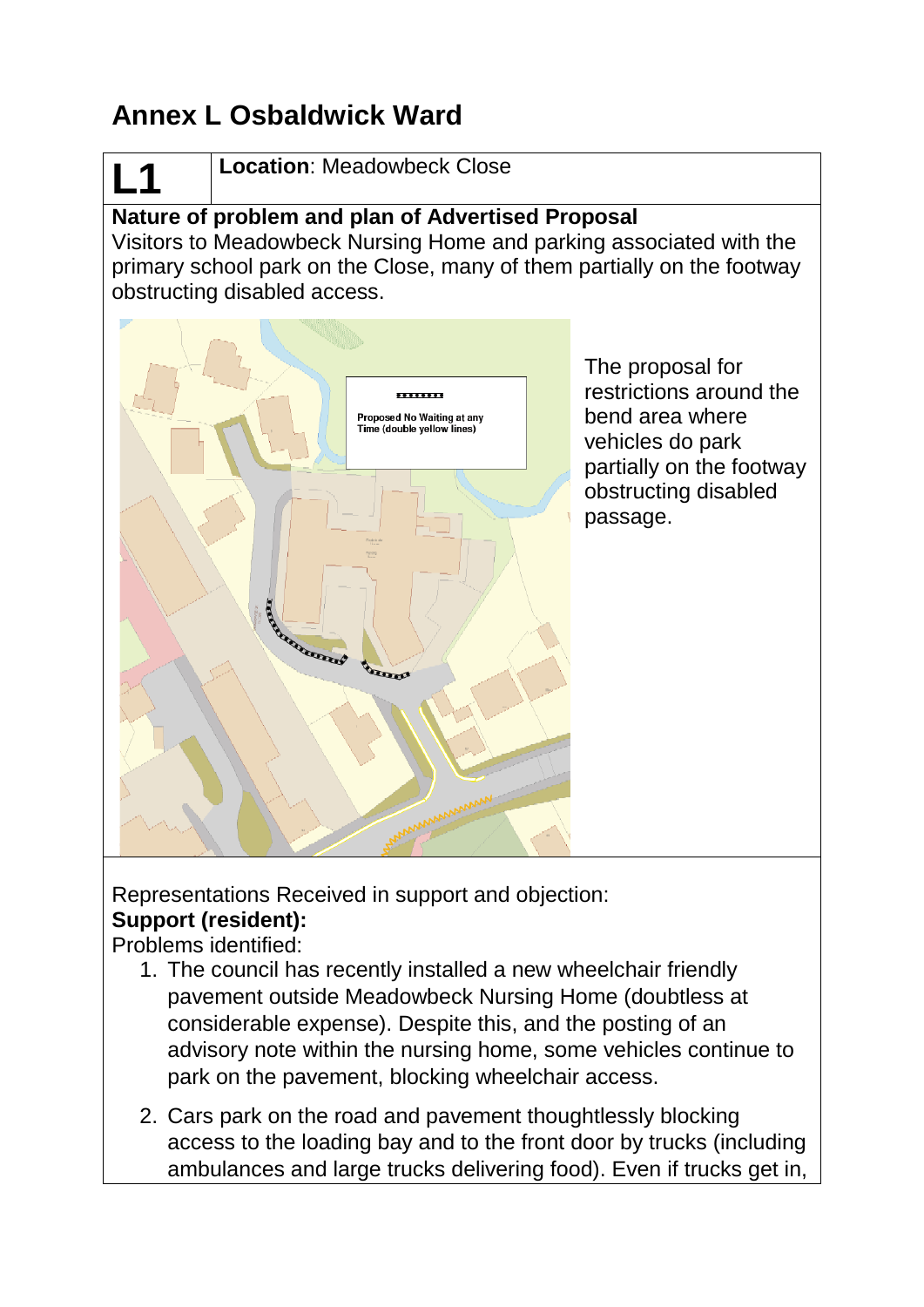they cannot always get out without driving onto the Birch Tree Lodge parking space/drive, which is damaging the surface and foundation.

3. Some cars also park right in the entrance to the nursing home car park, making the situation as in problem #2 even worse.

The police have been involved, which led to the posting of the sign regarding parking in the nursing home, but many visitors do not see or pay attention to that sign. The police cannot be expected to be attending every day. The basic problems remain.

In addition to the nursing home main car park there is another nursing home car park at the rear of the home, which is often under-used. The council's proposals would still leave plenty of further parking space for the nursing home on the straight section of Meadowbeck Lane past the entrance to the home. Hopefully cars parking there will realise that parking on the road is acceptable but parking on the pavement is not, but the fact that the road is straight here should reduce the motivation to park on the pavement.

The cost of installing double yellow lines would be very small compared to the cost of installing the wheelchair-friendly pavement. At the moment the investment in the wheelchair-friendly pavement is rendered useless by parking on the pavement, irrespective of the problems this causes to wheelchair users.

The view has been expressed that any additional yellow lines are to be avoided because all they do is shift the parking problem elsewhere. That is exactly the point of the council's proposal – to move the car parking slightly down the road (where there is ample scope for further parking) and off the pavement. Of course, this would mean that cars carrying disabled passengers would need to stop at the front door of the nursing home to unload such passengers and then if the car park was full drive slightly further down the road to park and walk back. The extra walk of 30 feet is not likely to be problematic for non-disabled drivers.

I consider that the council's proposals are very sound and a reasonable compromise between the needs of car owners and the needs of home residents and other local residents, and they have my full support. I understand that Cllr. Rowley is in agreement with my view.

### **Objection ( Parish Council)**

Osbaldwick Parish Council object to the imposition of yet more double yellow lines in the Parish and see no purpose to the TRO in this location.

The Care Home in Meadowbeck Close has ample car parking for visitors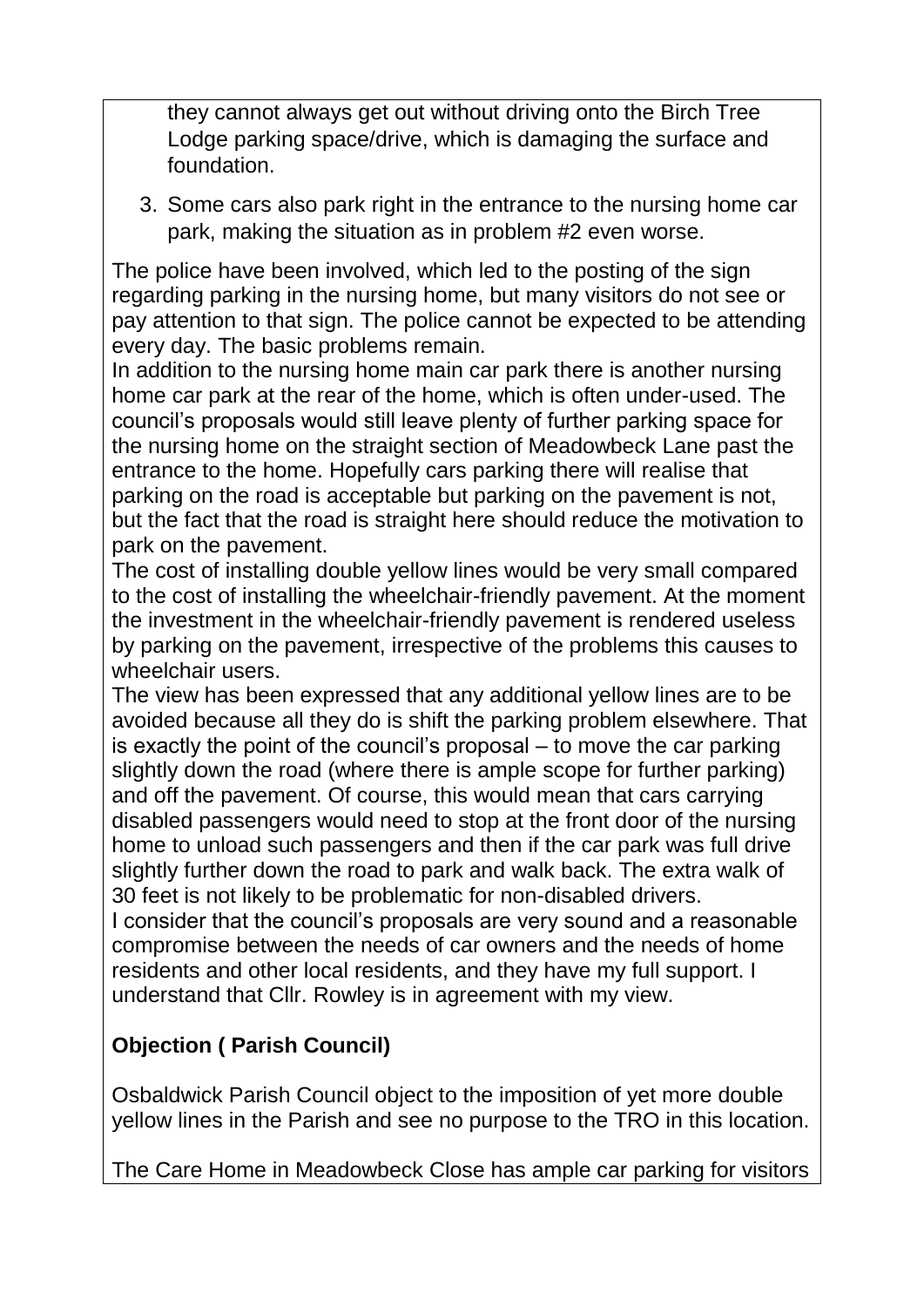and deliveries and should be utilised by such users without expending public money on parking restrictions outside.

Any short term parking at this location associated with school drop off/pick up times will, if the restrictions are ever enforced, merely be moved to another location in Meadowbeck Close no doubt necessitating the further use of double yellow lines.

The Parish Council would much prefer CYC attentions to be concentrated on achieving solutions to the parking issues created in the local area due to use of parking restrictions outside and around the nearby school - namely a dedicated drop off area for parents to drop off/pick up children.

Some parents will always need to use cars and as such a solution should be sought and TRO double yellow line parking restrictions like this are not dealing with a problem but merely moving it.

#### **Officer analysis**

We are aware Osbaldwick Parish Council are not in favour of any waiting restrictions in the Osbaldwick Ward. Consequently we only propose them when we consider there is a safety issue to be resolved. In this instance, when cars park partially on the footway on the bend mobility scooters, wheelchairs and pushchairs can only pass on the carriageway – there is no footway on the other side. Because of the bend it is not possible to see if a vehicle is coming.

Although this is a small cul-de-sac, there is an increased vehicle use associated with the care home.

There are notices in the care home asking visitors to park more considerately which has had little effect. The police have been involved over obstruction issues. The issue is not just related to the school peak hours, but can be noted at most times of the day.

The Parish Council have requested we put more resources to creating a drop off area for the school. This is outside the scope of this proposal or the remit of the regulation team.

#### **Options:**

**1.** Over-rule the objection and implement as advertised. This is the recommended option because this is an issue that occurs most of the day, every day and is one that cannot be